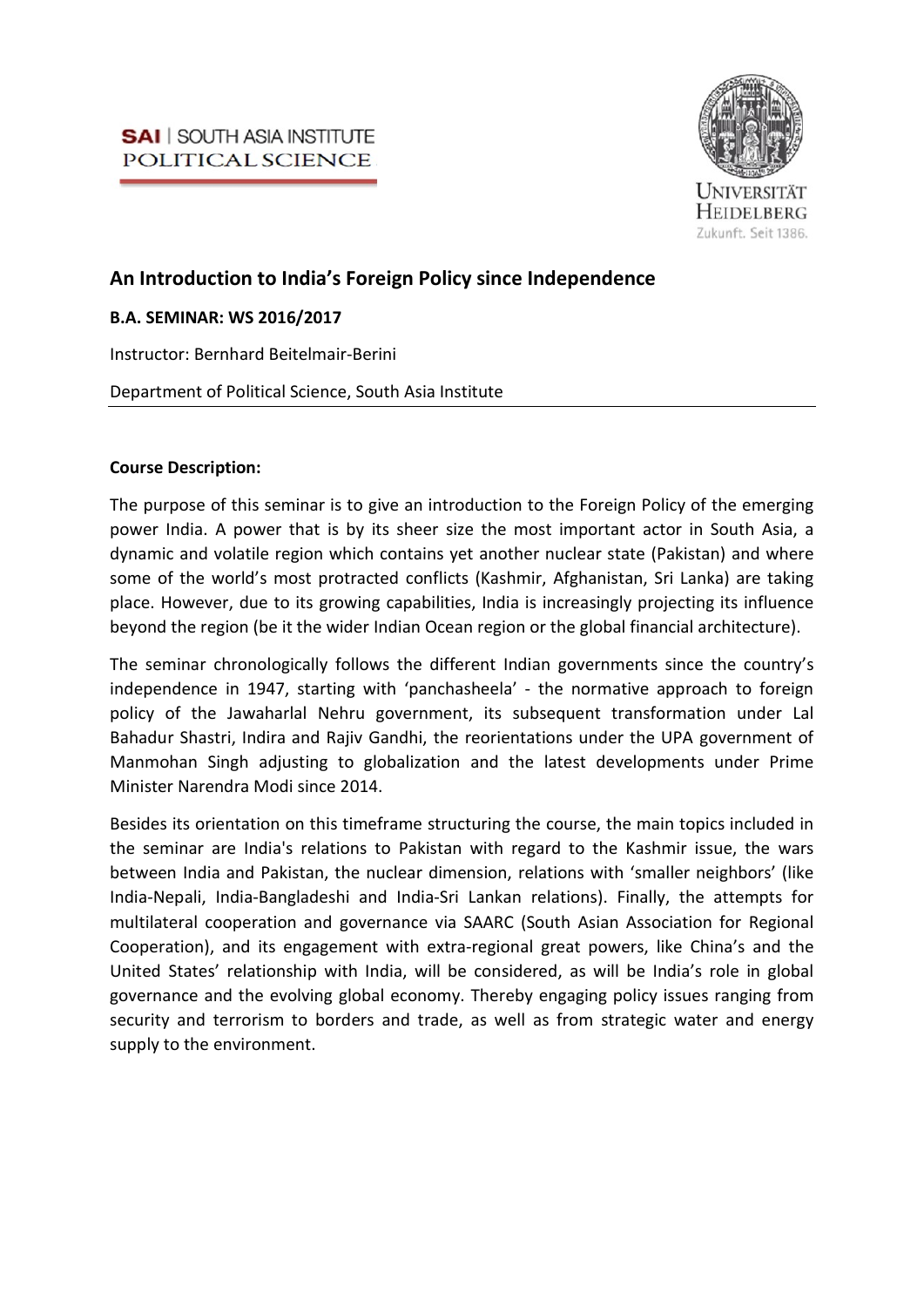### Calendar and Syllabus:

1. October 25th, 2016

#1 Administrative session

Core reading for next week:

> Walt, Stephen. 'International Relations: One World, many theories' in: Foreign Policy, No.110, 29-46.

Supplementary reading:

> Buzan, Barry& Lawson, George. The global transformation: history, modernity and the making of international relations (Cambridge, Cambridge University Press, 2015)

> Hudson, Valerie. Foreign policy analysis: classic and contemporary theory, Rowman & Littlefield, 2007.

> Walker, Stephen G. (ed.) Rethinking foreign policy analysis. (London, Routledge, 2011)

## 2. November 15th, 2016

## #2 Introductory session

Distribution of topics and presentation dates (outline of the course); Short introduction into the field of International Relations and especially Foreign Policy Analysis;

Question for Group discussion:

"What are the major issues of Indian foreign policy during the last decades?"

Core reading for next week:

> Bajpai, Kanti. "Indian Strategic Culture" in: "South Asia in 2020: Future Strategic Balances and Alliances", edited by Michael R. Chambers (Zürich: Bibliogov, 2002), pp.245-305.

## Supplementary:

> Ollapally, Deepa M. and Nau, Henry R. "Worldviews of Aspiring Powers: Domestic Foreign Policy Debates In China, India, Iran, Japan, And Russia", (Oxford University Press) 2012.

> Singh, Jaswant. Defending India, Delhi: Macmillan 1999.

3. November 22nd, 2016

#3 India's Foreign Policy Worldviews and Ideational Traditions

India's Foreign Policy Worldviews and Ideational Traditions in terms of Indian Strategic Culture(s) or the 'software' of India's Foreign Policy Establishment.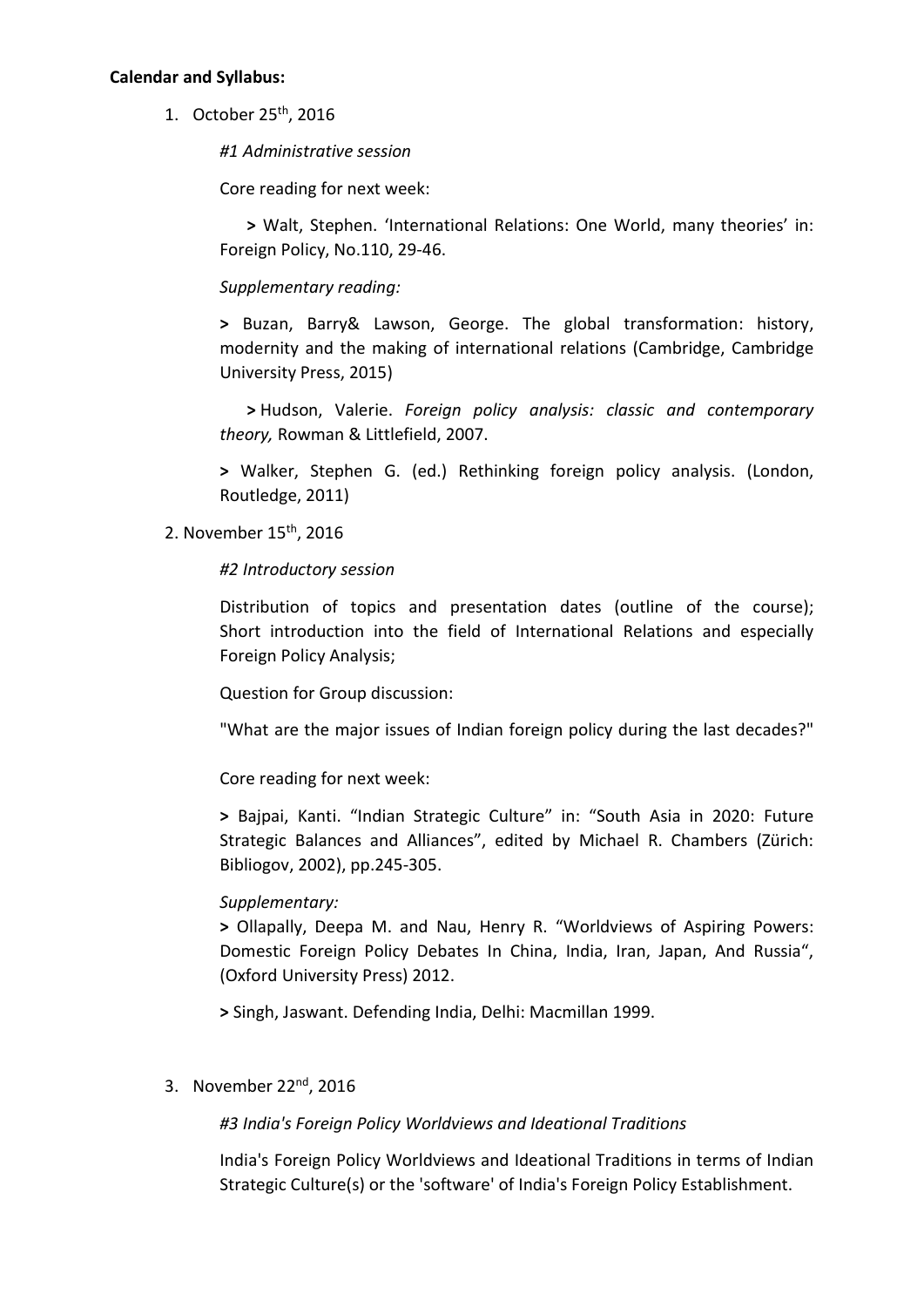Question for group discussion:

"How have history and ideology affected foreign policy and the international outlook of India after independence?

Core reading for next week:

>Harsh V. Pant and Julie M. Super "India's 'non-alignment' conundrum: a twentieth-century policy in a changing world" in: Ganguly, Sumit (ed.) India's Foreign Policy: Retrospect and Prospect. (New Delhi, Oxford University Press, 2016)

Supplementary:

>Nanda, B. R: Nehru and Non-Alignment. - Delhi: Oxford University Press, 1998 In: Jawaharlal Nehru. (1998)

4. November 29th, 2016

#4 Nehru and Non-Alignment (strategic autonomy)

Non-alignment as a core principle of Indian Foreign Policy, which aimed at implementing two of the country's primary goals 'strategic autonomy' and comprehensive development.

Question for group discussion:

"How realist in terms of theory was Panchasheela as the cornerstone of Nehru's foreign policy?"

Core reading for next week:

> Rajesh Basrur "India–Pakistan Relations. Between War and Peace" in: Ganguly, Sumit (ed.) India's Foreign Policy: Retrospect and Prospect. (New Delhi, Oxford University Press, 2016)

## Supplementary:

> India-Pakistan chapter in "Tharoor, Shashi: Pax Indica : India and the world of the 21st century / New Delhi [u.a.]: Allen Lane, 2012"

## 5. December 6<sup>th</sup>, 2016

## #5 India-Pakistan Relations

The most important relationship for India in its immediate neighborhood with implications for the regional stability of South Asia and .the Nation-building efforts of both countries.

Question for group discussion:

"How does India's 'hegemonic presence in the geographical centre of South Asia affect inter-state relations with Pakistan but also with other South Asian nations?"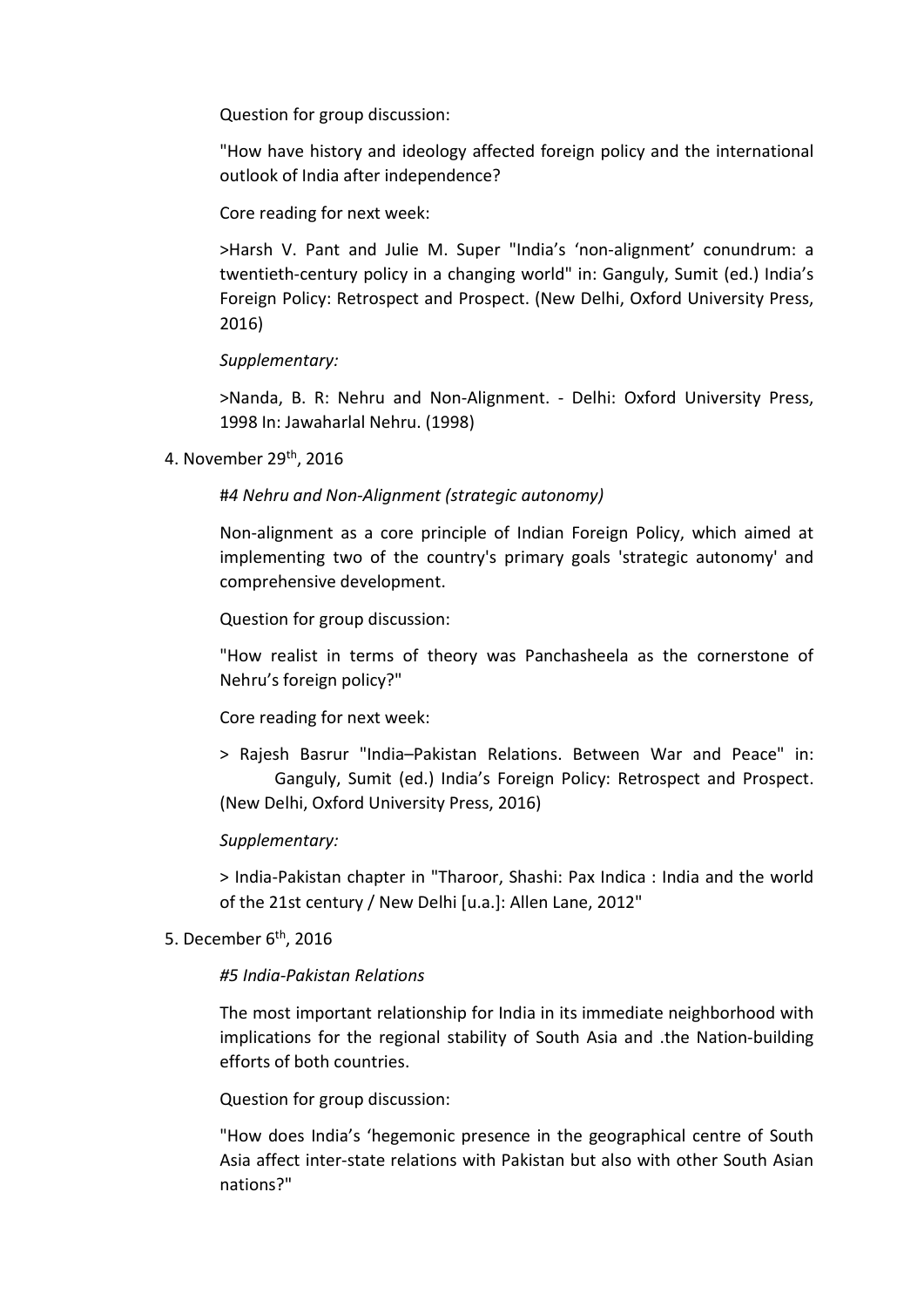Core reading for next week:

> Sumit Ganguly: 'Will Kashmir Stop India's Rise?' , in: Foreign Affairs, Vol. 85, No. 4 (Jul. - Aug., 2006), pp. 45-56

## Supplementary:

> Mitra, Subrata K. 'War and Peace in South Asia: a revisionist view of India-Pakistan relations',Contemporary South Asia, 10 (3), 2001, 361-379

## 6. December 13th, 2016

## #6 The Kashmir Conflict

The most protracted conflict in South Asia, at the heart of India-Pakistan rivalry, with more than symbolic significance for India's understanding as a diverse but peaceful great power.

Question for group discussion:

"Why is Kashmir considered pivotal in India's and Pakistan's respective nationbuilding process?"

Core reading for next week:

> Vipin Narang, "India's Nuclear Weapons Policy", in: Ganguly, Sumit (ed.) India's Foreign Policy: Retrospect and Prospect. (New Delhi, Oxford University Press, 2016)

Supplementary:

> Perkovich, George, "India's nuclear bomb: the impact on global Proliferation", Berkeley,: Univ. of California Press, 2000.

## 7. December 20<sup>th</sup>, 2016

#7 Reading Week:

International Relations Theory:

> Hopf, Ted. 'The Promise of Constructivism in International Relations Theory' in: International Security, Vol. 23, No. 1 (Summer, 1998), pp. 171-200

> Krishna, Sankaran. 'A Postcolonial View on Critical International Relations

Theory' in: Alternatives: Global, Local, Political, Vol. 18, No. 3 (Summer 1993), pp. 385-417

>Waltz, Kenneth. 'Structural Realism after the Cold War' in: International Security, Vol. 25, No. 1 (Summer, 2000), pp. 5-41

8. January 10<sup>th</sup>, 2017

#8 India's Nuclearization - Pokhran II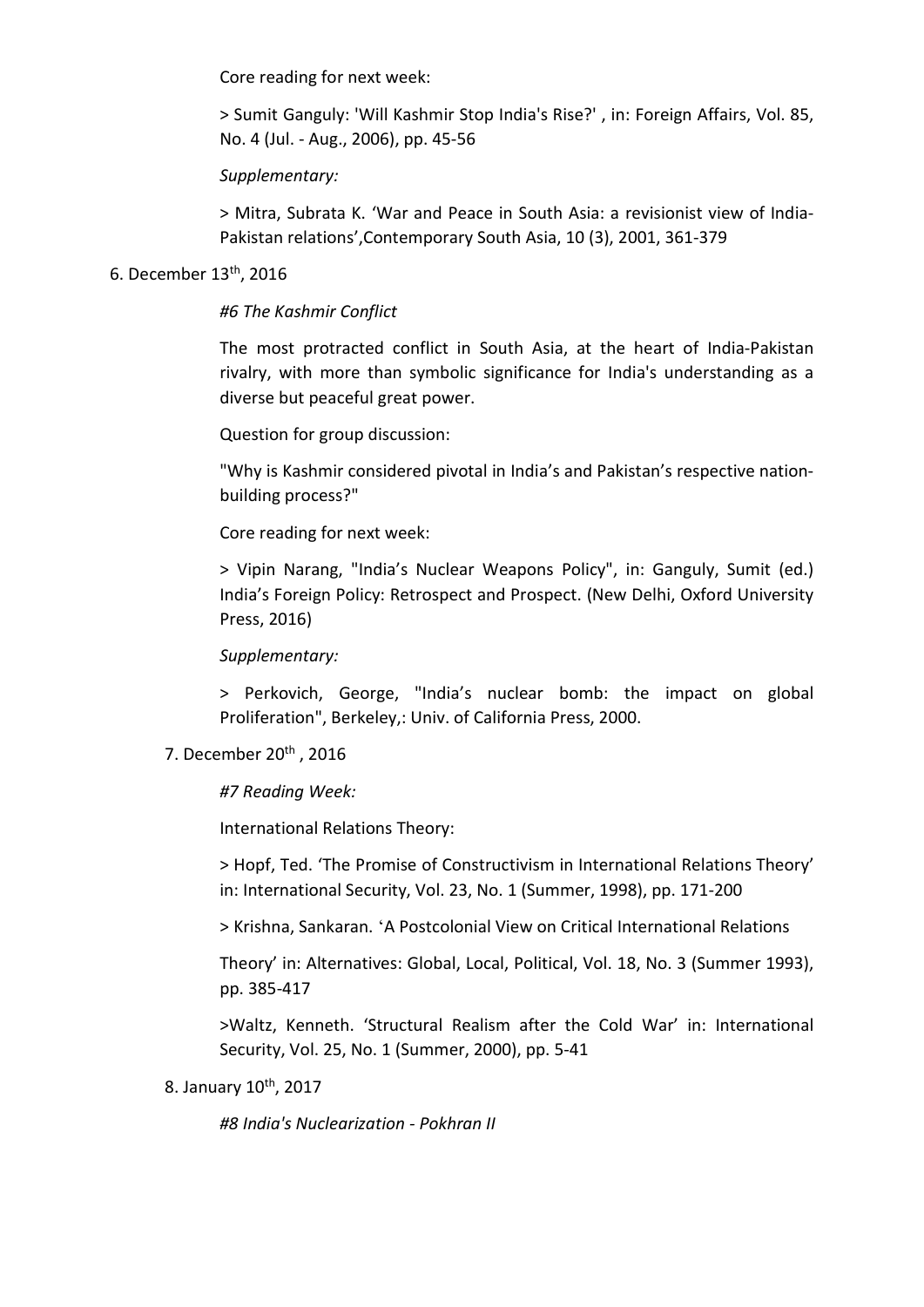With the nuclear explosions in May 1998 India ended its policy of nuclear ambiguity in terms of weaponization, thereby joining the club of countries with a nuclear arsenal.

Question for group discussion:

"What are the implications of nuclearization for the power balance in the region?"

Core reading for next week:

> Vidya Nadkarni: "India and Russia. A Special Relationship?" in: Ganguly, Sumit (ed.) India's Foreign Policy: Retrospect and Prospect. (New Delhi, Oxford University Press, 2016)

Supplementary:

> Nivedita Das, Kundu, ed., "India-Russia strategic partnership: challenges and prospects", Academic Foundation, New Delhi, 2010.

9. January 17th, 2017

#9 India-Russia - A Friendship

For India Russia and till 1991 the Soviet Union has been one of the country's pivotal strategic Partners especially in terms of defence procurement.

Question for group discussion:

"What are the strategic ramifications of Indo-Russian defence collaboration ?"

Core reading for next week:

> David M. Malone, "The Evolution of Indian Multilateralism. From High Ground to High Table" in: Malone, David. Does the Elephant Dance?: Contemporary Indian Foreign Policy. Oxford Univ. Press; 2011

#### Supplementary:

> Bruce Jones, Pratap Bhanu Mehta, and Waheguru Pal Singh Sidhu, Eds: " Shaping the emerging world order. India and multilateralism", Brookings Institution Press, Washington, 2013.

#### 10. January 24th, 2017

## #10 Indian Multilateralism and the example of SAARC

India's engagement in multilateral fora is deep and varied ranging from the United Nations to the global financial architecture to regional initiatives like SAARC and BIMSTEC to name but a few.

Question for group discussion:

"How successful has SAARC been in mending the cultural and political fault lines between its members?"

Core reading for next week: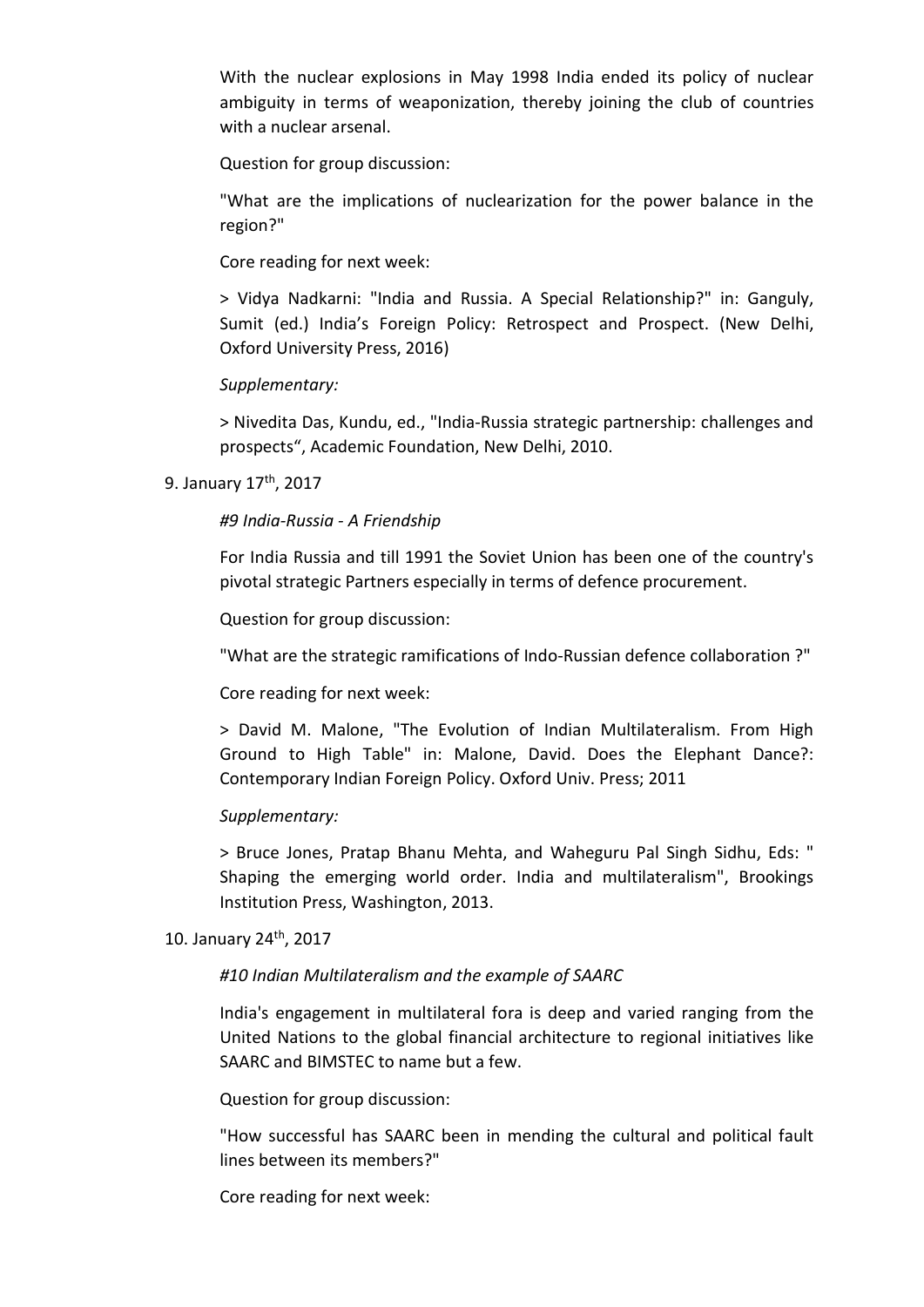> Manjeet S. Pardesi: "India's China Policy" in: Ganguly, Sumit (ed.) India's Foreign Policy: Retrospect and Prospect. (New Delhi, Oxford University Press, 2016)

### Supplementary:

> China Chapter in: Mohan, C. Raja, Crossing the Rubicon: The Shaping of India's New Foreign Policy, New Delhi: Penguin Viking 2003.

### 11. January 31st, 2017

### #11 India-China Relations

China as India's biggest neighbor and main competitor in the evolving new world order takes a prominent place in any Analysis of India'sd foreign policy..

Question for group discussion:

"What are the implications of the strategic traingle between India, Pakistan and China for the regional state system?"

Core reading for next week:

>Devin T. Hagerty: "The Indo-US Entente. Committed Relationship or 'Friends with Benefits'?" in: Ganguly, Sumit (ed.) India's Foreign Policy: Retrospect and Prospect. (New Delhi, Oxford University Press, 2016)

## Supplementary:

> US Chapter in: Cohen, Stephen, India: Emerging Power, Delhi: Oxford University Press 2001

## 12. February 2<sup>nd</sup>, 2017

## #12 India-US relations

India's relationship with the (nowadays would-be) global hegemon has been ambivalent. After the end of the Cold war the two biggest democracies have improved their relations, however, despite its tilt towards the US India remains keen on not to curtailing its strategic autonomy too much.

Question for group discussion:

"What are major influences that can have a decisive impact on Indo-US cooperation?"

Common evaluation of the course and Q&A regarding the term paper.